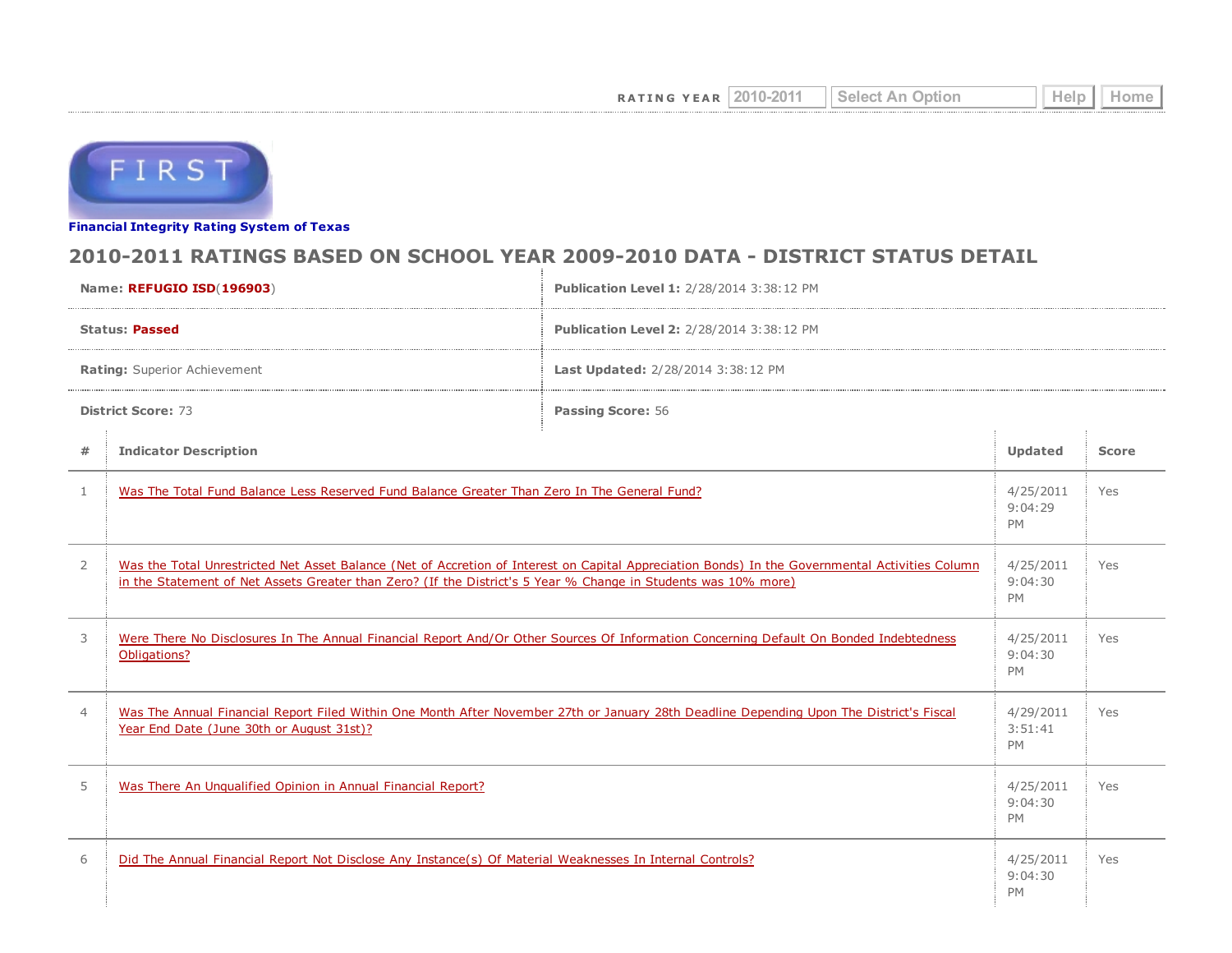|                |                                                                                                                                                                                                                                                         |                                   | 1<br>Multiplier<br>Sum |
|----------------|---------------------------------------------------------------------------------------------------------------------------------------------------------------------------------------------------------------------------------------------------------|-----------------------------------|------------------------|
| $\overline{7}$ | Did the Districts Academic Rating Exceed Academically Unacceptable?                                                                                                                                                                                     | 4/25/2011<br>9:04:30<br>PM        | 5                      |
| 8              | Was The Three-Year Average Percent Of Total Tax Collections (Including Delinguent) Greater Than 98%?                                                                                                                                                    | 4/25/2011<br>9:04:31<br>PM        | 5                      |
| 9              | Did The Comparison Of PEIMS Data To Like Information In Annual Financial Report Result In An Aggregate Variance Of Less Than 3 Percent Of<br>Expenditures Per Fund Type (Data Quality Measure)?                                                         | 5/10/2011<br>10:10:54<br>PM       | 5                      |
| 10             | Were Debt Related Expenditures (Net Of IFA And/Or EDA Allotment) < \$350.00 Per Student? (If The District's Five-Year Percent Change In<br>Students = $Or > 7\%$ , Or If Property Taxes Collected Per Penny Of Tax Effort > \$200,000 Per Student)      | 4/25/2011<br>9:04:31<br><b>PM</b> | 5                      |
| 11             | Was There No Disclosure In The Annual Audit Report Of Material Noncompliance?                                                                                                                                                                           | 4/25/2011<br>9:04:31<br>PM        | 5                      |
| 12             | Did The District Have Full Accreditation Status In Relation To Financial Management Practices? (e.g. No Conservator Or Monitor Assigned)                                                                                                                | 4/25/2011<br>9:04:32<br>PM        | 5                      |
| 13             | Was The Aggregate Of Budgeted Expenditures And Other Uses Less Than The Aggregate Of Total Revenues, Other Resources and Fund Balance In<br><b>General Fund?</b>                                                                                        | 4/25/2011<br>9:04:32<br>PM        | 5                      |
| 14             | If The District's Aggregate Fund Balance In The General Fund And Capital Projects Fund Was Less Than Zero, Were Construction Projects<br>Adequately Financed? (To Avoid Creating Or Adding To The Fund Balance Deficit Situation)                       | 5/10/2011<br>4:14:45<br><b>PM</b> | 5                      |
| 15             | Was The Ratio Of Cash And Investments To Deferred Revenues (Excluding Amount Equal To Net Delinguent Taxes Receivable) In The General<br><u>Fund Greater Than Or Equal To 1:1? (If Deferred Revenues Are Less Than Net Delinguent Taxes Receivable)</u> | 4/25/2011<br>9:04:32<br>PM        | 5                      |
| 16             | Was The Administrative Cost Ratio Less Than The Threshold Ratio?                                                                                                                                                                                        | 4/25/2011<br>9:04:33<br>PM        | 5                      |
| 17             | Was The Ratio Of Students To Teachers Within the Ranges Shown Below According To District Size?                                                                                                                                                         | 4/25/2011<br>9:04:33              | 5                      |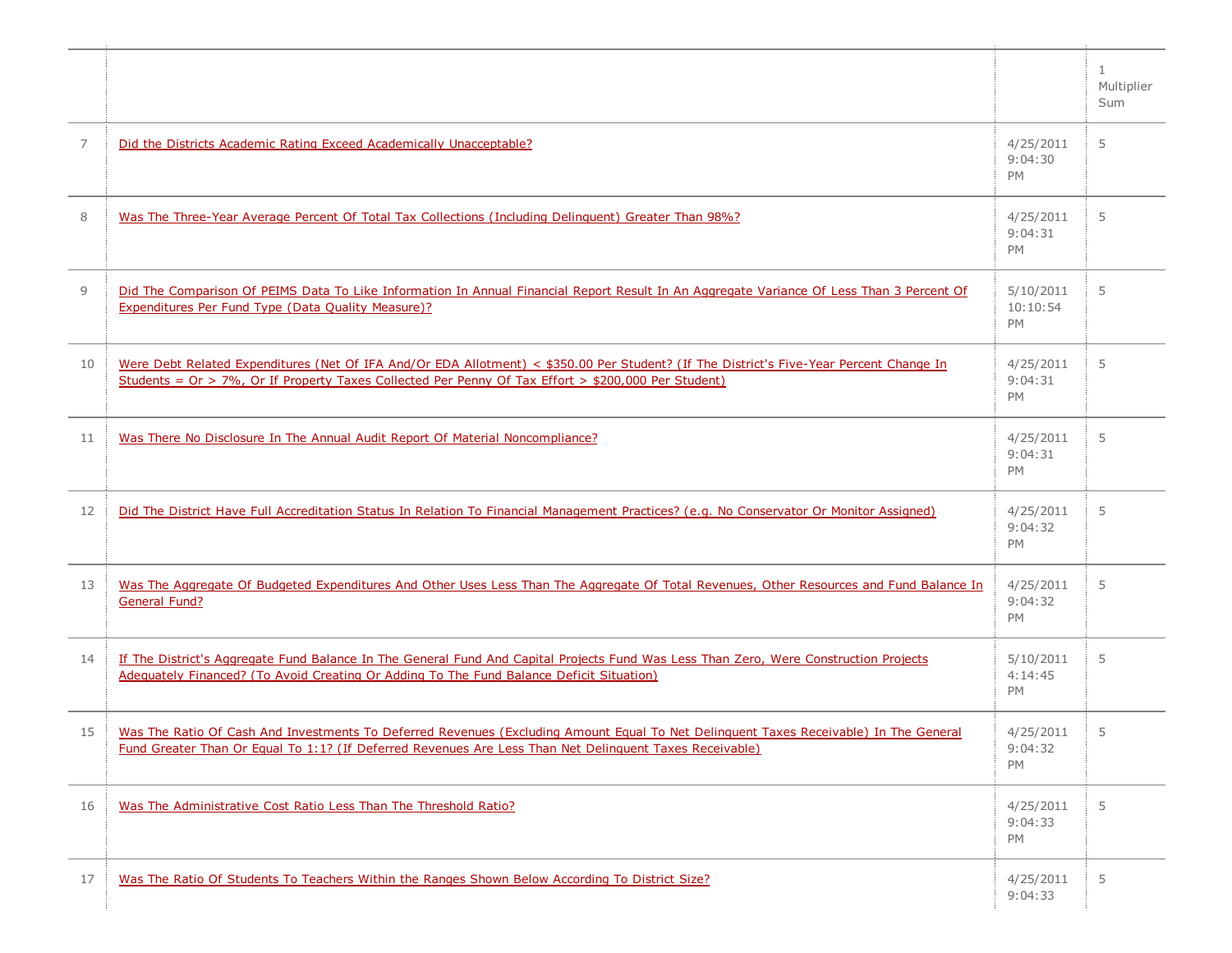|    |                                                                                                                                                                                                                                                                     | <b>PM</b>                         |                        |
|----|---------------------------------------------------------------------------------------------------------------------------------------------------------------------------------------------------------------------------------------------------------------------|-----------------------------------|------------------------|
| 18 | Was The Ratio Of Students To Total Staff Within the Ranges Shown Below According To District Size?                                                                                                                                                                  | 4/25/2011<br>9:04:33<br><b>PM</b> | 3                      |
| 19 | Was The Total Fund Balance In The General Fund More Than 50% And Less Than 150% Of Optimum According To The Fund Balance And Cash<br>Flow Calculation Worksheet In The Annual Financial Report?                                                                     | 4/25/2011<br>9:04:33<br><b>PM</b> | 5                      |
| 20 | Was The Decrease In Undesignated Unreserved Fund Balance < 20% Over Two Fiscal Years?(If 1.5 Times Optimum Fund Balance < Total Fund<br>Balance In General Fund Or If Total Revenues > Operating Expenditures In The General Fund, Then District Receives 5 Points) | 4/25/2011<br>9:04:34<br>PM        | 5                      |
| 21 | Was The Aggregate Total Of Cash And Investments In The General Fund More Than \$0?                                                                                                                                                                                  | 4/25/2011<br>9:04:34<br><b>PM</b> | 5                      |
| 22 | Were Investment Earnings In All Funds (Excluding Debt Service Fund and Capital Projects Fund) More Than \$20 Per Student?                                                                                                                                           | 4/25/2011<br>9:04:34<br><b>PM</b> | $\Omega$               |
|    |                                                                                                                                                                                                                                                                     |                                   | 73<br>Weighted<br>Sum  |
|    |                                                                                                                                                                                                                                                                     |                                   | 1<br>Multiplier<br>Sum |
|    |                                                                                                                                                                                                                                                                     |                                   | 73 Score               |

## DETERMINATION OF RATING

| А.        | Did the district answer 'No' to Indicators 1, 2, 3, or 4? OR Did the district answer 'No' to both 5 and 6? If so, the district's rating is Substandard Achievement. |                                          |  |  |
|-----------|---------------------------------------------------------------------------------------------------------------------------------------------------------------------|------------------------------------------|--|--|
| <b>B.</b> | Determine the rating by the applicable number of points. (Indicators 7-22)                                                                                          |                                          |  |  |
|           | <b>Superior Achievement</b>                                                                                                                                         | 72-80 and Yes to indicator 7             |  |  |
|           | <b>Above Standard Achievement</b>                                                                                                                                   | $64-71$ or $>= 72$ and No to indicator 7 |  |  |
|           | <b>Standard Achievement</b>                                                                                                                                         | $56 - 63$                                |  |  |
|           | <b>Substandard Achievement</b>                                                                                                                                      | <56 or No to one default indicator       |  |  |